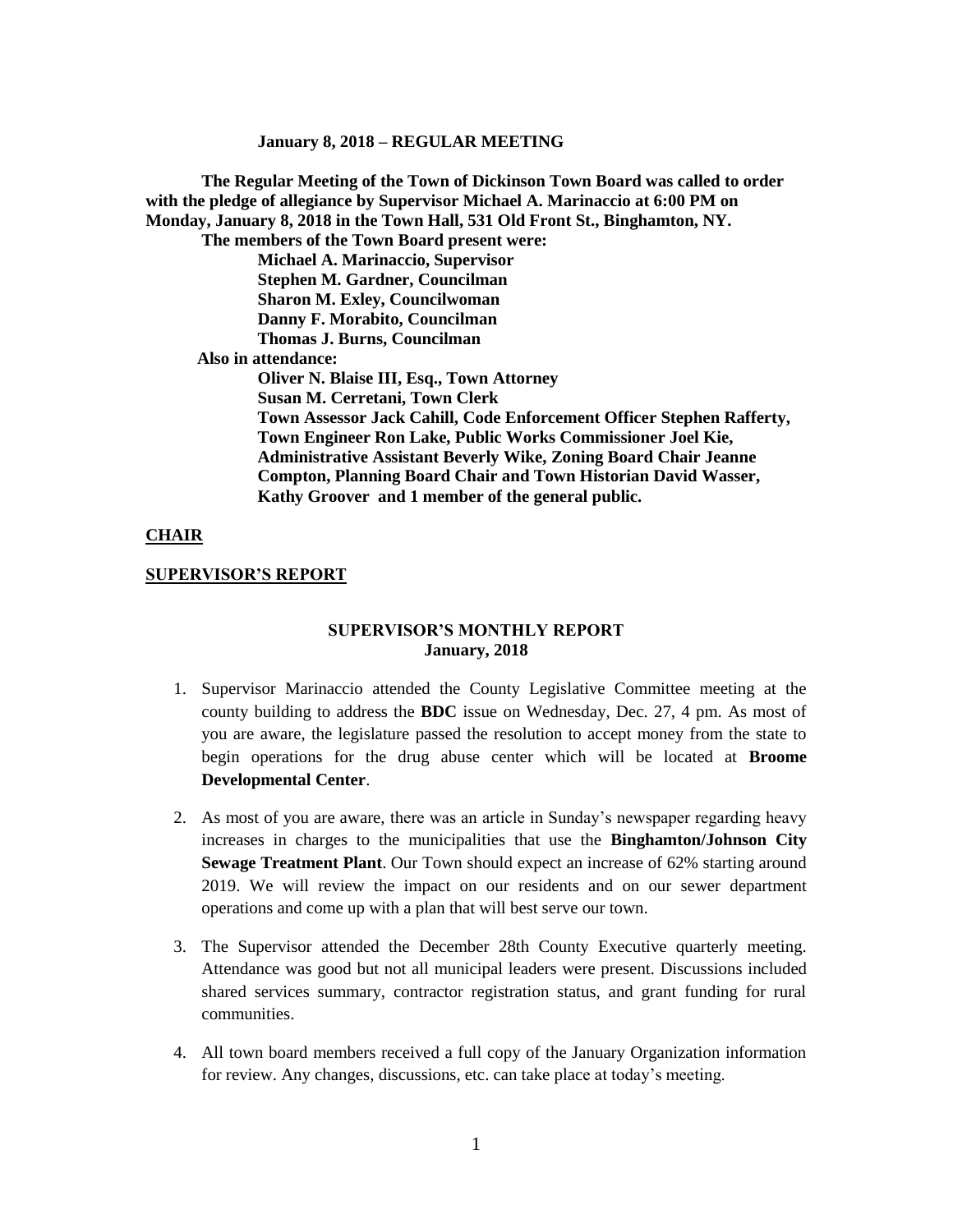### **SUPERVISOR'S REPORT CONTINUED:**

- 5. Reminder: A Grand Opening Ceremony for the **Agency** building located at the **SUNY-Broome** campus is scheduled for 4 pm on January 10th. Supervisor Marinaccio will be making some remarks at this event.
- 6. Supervisor Marinaccio has not received any word on a date for this year's **Color Run**.
- 7. A date has been scheduled for the **Annual Prospect Terrace Fire Company Oath of Office** event. It will be Saturday, February 3rd, same time as usual. Senator Akshar and Assemblyman Crouch will be attending. Supervisor Marinaccio will be attending the **Chenango Fire Company Annual Dinner Dance and Award Banquet** which will take place on January 27th.
- 8. Supervisor Marinaccio received a post card from **NYSEG** informing him and other residents that a contractor will be pruning or removing trees and tall-growing shrubs near power lines in this area.
- 9. At this time and date, no meeting notice for the **BC Association of Towns & Villages** has been submitted for a January meeting.
- 10. Mr. Marinaccio would like to recognize the great work that our public works staff has done addressing ice and snow on our roads plus working on a water line break that occurred on Sowden St. during the recent holidays.
- 11. The **BOCES** house may be moved to its permanent location on Glenwood Rd. by the end of this month. They are looking for additional sites for future home locations. They prefer our Town.
- 12. The renewal contract for water supply from the **Town of Chenango** is ready to be signed. Water rates remain the same.
- 13. I will be conducting another **BU Government Class** on February 1st, around 5 pm. I look forward to talking to the students about our town and how local governments conduct business and serve its constituents.

**Code Violations Report**: None to report as of this writing

### **Dog Control Report**

The Dog Control Monthly report has been submitted for December. Dog fight, stray dogs, aggressive dogs, etc. All issues were resolved.

#### **NYSEG Warning Letter:**

No warning letters issued to property owners by **NYSEG** this month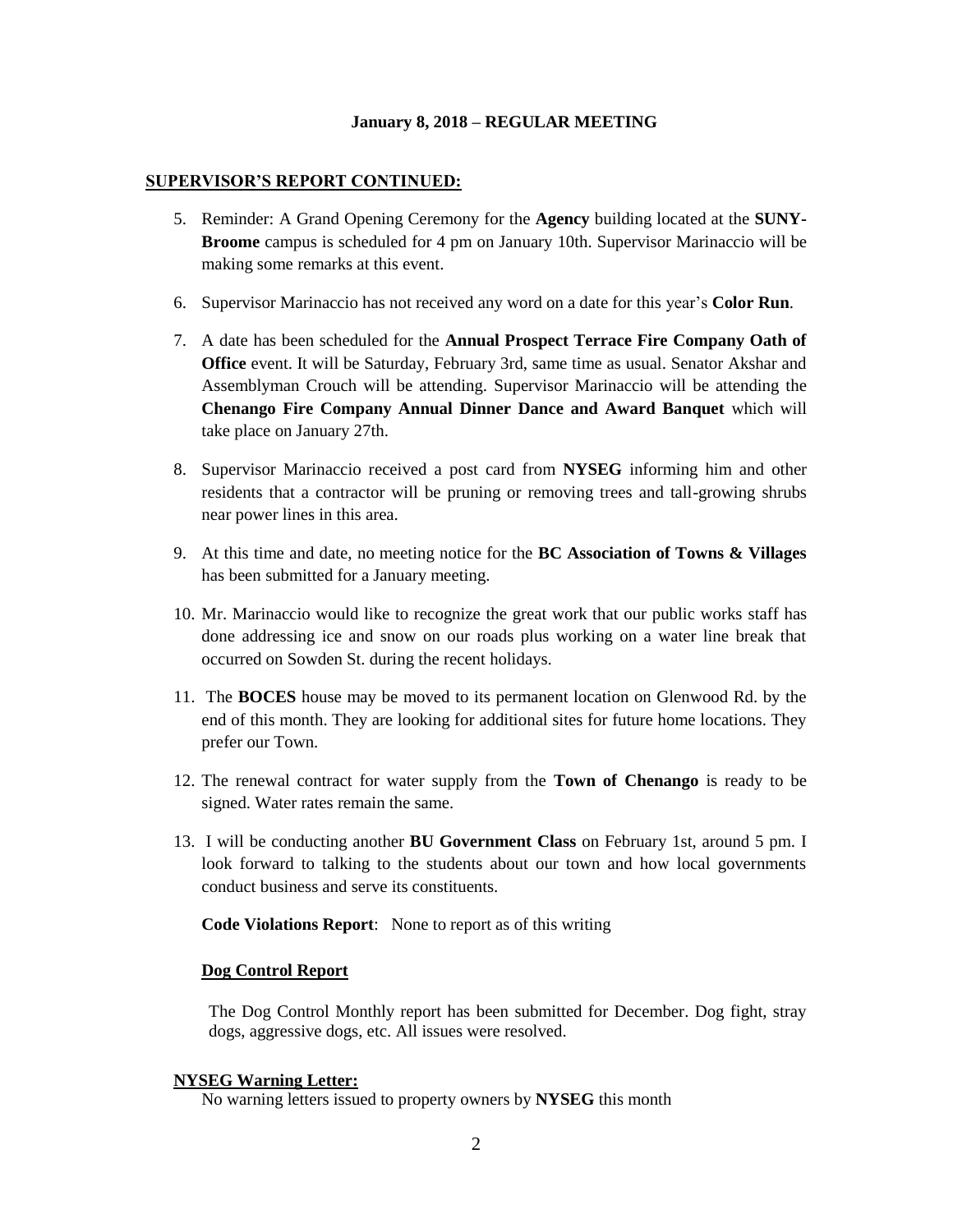## **SUPERVISOR'S REPORT CONTINUED:**

## **PUBLIC COMMENTS**

None

## **RESOLUTION 2018-1**

The following Resolution was offered by Councilman Gardner, who moved its adoption, seconded by Councilman Morabito to wit:

BE IT RESOLVED, by the Town Board of the Town of Dickinson, Broome County, New York as follows:

## **RESOLUTION: APPOINTING SHARON EXLEY TO THE TOWN BOARD FOR THE REMAINDER OF HER TERM**

The question of adoption of the foregoing Resolution was duly put to a vote on roll call which resulted as follows: All in favor. Vote Ayes –4, Nays – 0, Absent-0.

> Supervisor Marinaccio voting Aye Councilman Gardner voting Aye Councilman Morabito voting Aye Councilman Burns voting Aye

All in favor.

### **COMMITTEE REPORTS**

## **PUBLIC WORKS**

o Councilman Gardner noted that the Public Works Department did a great job salting the roads and repairing the recent water main breaks. Councilman Gardner would like to formulate a proposal to take to Senator Akshar in the coming weeks. Mr. Marinaccio replied that he recently spoke with the Senator and he will set up a meeting.

### **FINANCE**

## o **TOWN CLERK MONTHLY FINANCIAL REPORT**

Councilman Morabito made a motion to accept the **December, 2017 Monthly Financial Report** for the **Town Clerk** in the amount of **\$1,236.38,** seconded by Councilman Burns. All in favor.

# o **TOWN COURT MONTHLY FINANCIAL REPORT**

Councilman Morabito made a motion to accept the Financial Report for the **Town of Dickinson Court** for the month of **November, 2017** in the amount of **\$57,816.00**. On a motion of Councilman Morabito and seconded by Councilman Burns. State -\$47,136.00 County - \$1,312.50 Town - \$9,215.50 Other - \$152.00 All in favor.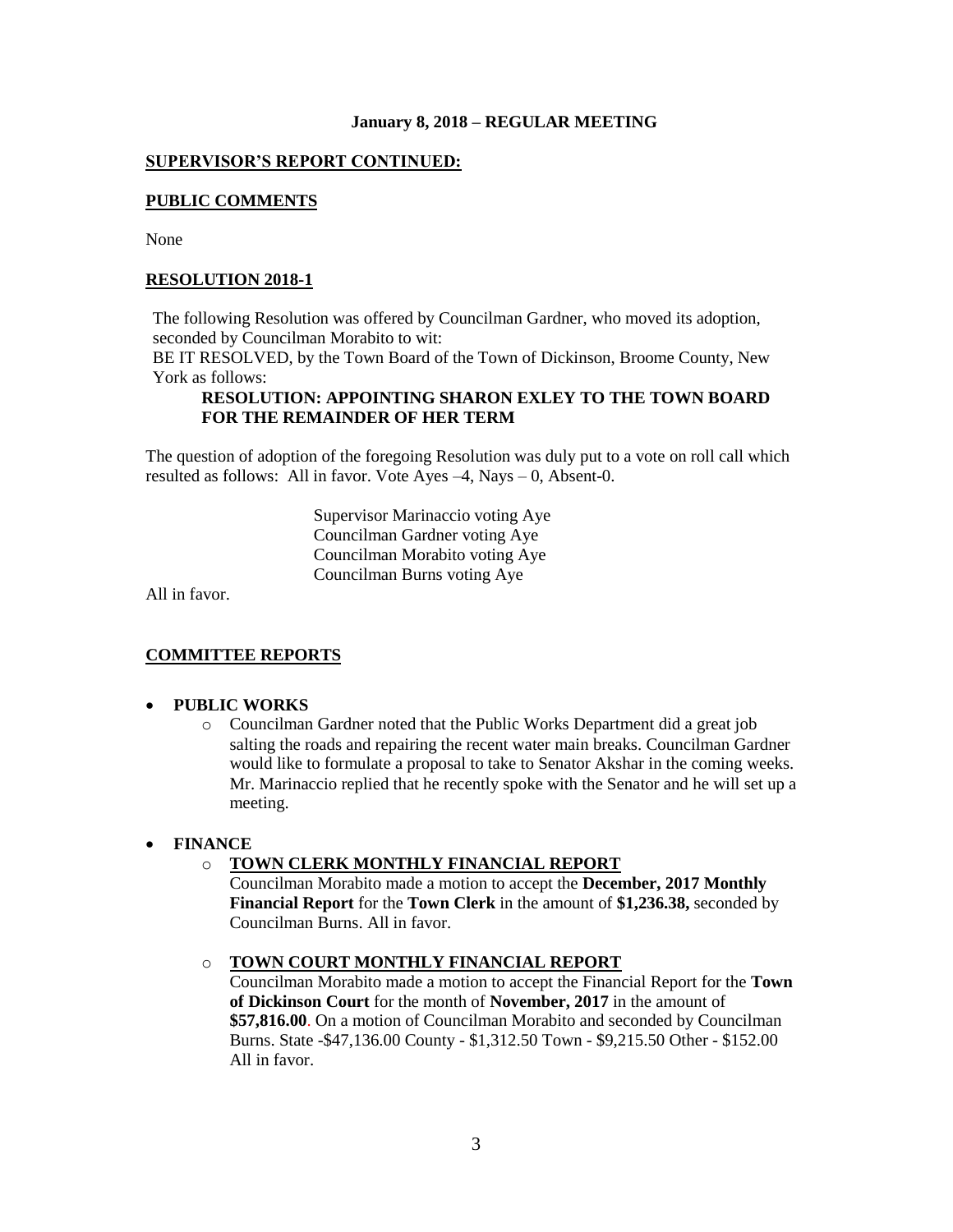### o **ABSTRACTS FOR APPROVAL**

On Motion from Councilman Morabito, seconded by Councilman Gardner to approve **abstract # 13** dated **December 31, 2017** in the amount of **\$86,315.40.**

Vote Ayes- 5, Nays-0, Absent-0.

Supervisor Marinaccio voting Aye Councilman Gardner voting Aye Councilwoman Exley voting Aye Councilman Morabito voting Aye Councilman Burns Aye

Unanimously passed and noted as duly adopted.

# **Abstract Summary of Audited Vouchers for Funds respectively in the amount(s) of \$86,315.40.**

|                     | Voucher #13 for December 31, 2017 year in the amount of \$86,315.40: |
|---------------------|----------------------------------------------------------------------|
|                     |                                                                      |
| <b>General Fund</b> | \$53,949.07                                                          |

| \$53,949.07 |
|-------------|
| \$0.00      |
| \$14,604.68 |
| \$0.00      |
| \$98.30     |
| \$1,887.41  |
| \$15,775.94 |
|             |

On Motion from Councilman Morabito, seconded by Councilman Gardner to approve **abstract # 1** dated **January, 2018** in the amount of **\$313,889.21.**

Vote Ayes- 5, Nays-0, Absent-0.

Supervisor Marinaccio voting Aye Councilman Gardner voting Aye Councilwoman Exley voting Aye Councilman Morabito voting Aye Councilman Burns Aye

Unanimously passed and noted as duly adopted.

# **Abstract Summary of Audited Vouchers for Funds respectively in the amount(s) of \$313,889.21.**

| <b>General Fund</b>          | \$81,834.33  |
|------------------------------|--------------|
| <b>Part Town</b>             | \$2,670.00   |
| <b>Highway</b>               | \$19,920.03  |
| <b>Fire Districts</b>        | \$16,091.00  |
| <b>Light Districts</b>       | \$237.81     |
| <b>Sewer Operating Dist.</b> | \$186,082.90 |
| <b>Water Operating Dist.</b> | \$7,053.14   |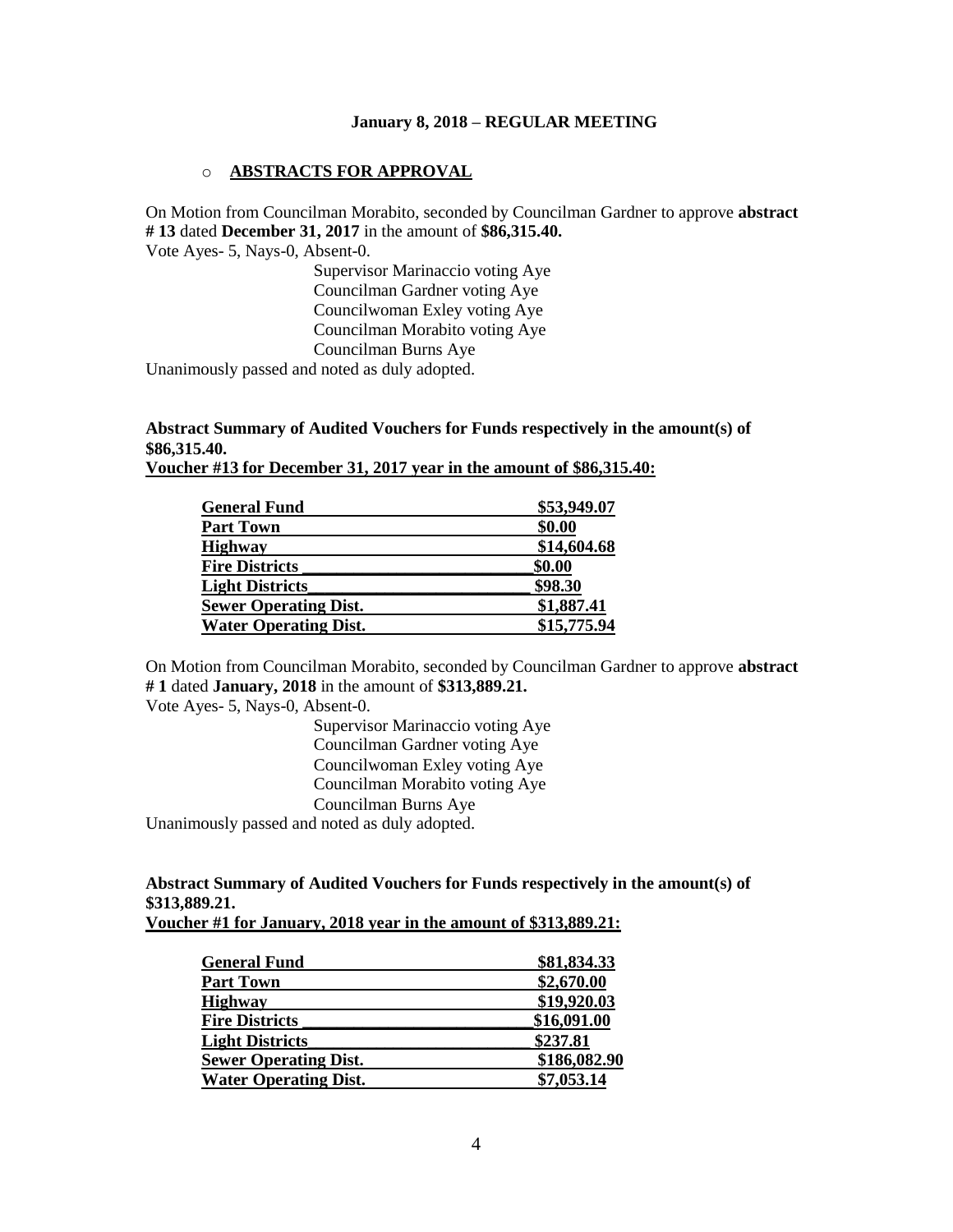## **PERSONNEL**

o Nothing to report.

## **PLANNING**

o Chairman Wasser reported that there will be a planning board meeting Monday, January  $22<sup>nd</sup>$  at 6 pm.

## **APPROVAL OF MINUTES**

On a motion by Councilman Gardner seconded by Councilwoman Exley to approve the **December 4, 2017 Work Session Minutes and the December 11, 2017 Regular Meeting Minutes**. All in favor. Vote-5 Ayes, Nays-0, Absent-0.

# **CHAIR**

# **January, 2018 Supervisor Review of 2017**

I want to thank our Town Board, the Planning and Zoning Boards, Town Judges and Court Staff, Assessor's Office, Town Historian, Code Enforcement Officers, Highway Superintendent and Staff, Town Engineer, Dog Control Officer, Town Clerk's Office, Town Attorney, and our Administrative Assistant and all others who contribute to the betterment of our town, for their great work and dedication to the town and it's residents.

We continue to experience challenges, many of them due to state mandates but through great team work we always seem to overcome those challenges.

We continue to have the best roads and infra-structure in the county. We continue to have one of the busiest courts in the county. In spite of recent changes by NY State Building Codes, our code enforcement continues to be very effective in protecting our quality of life here in our town and at the same time, developing or revising our codes that will make Dickinson one of the best places to live in Broome County.

I want to especially thank our Public Works staffs led by Joel Kie, who as always, have done a fantastic job in maintaining our roads, infra-structure, and our quality of life here in the Town of Dickinson.

I would be remiss in not acknowledging our Executive Assistant Bev Wike for her total dedication to our town and its operations in spite of some challenges that she faced this year.

You need to spend a day or two observing our Court staff, Clerical staff, Bev, our Public Works staff and others to really appreciate the great work that they do.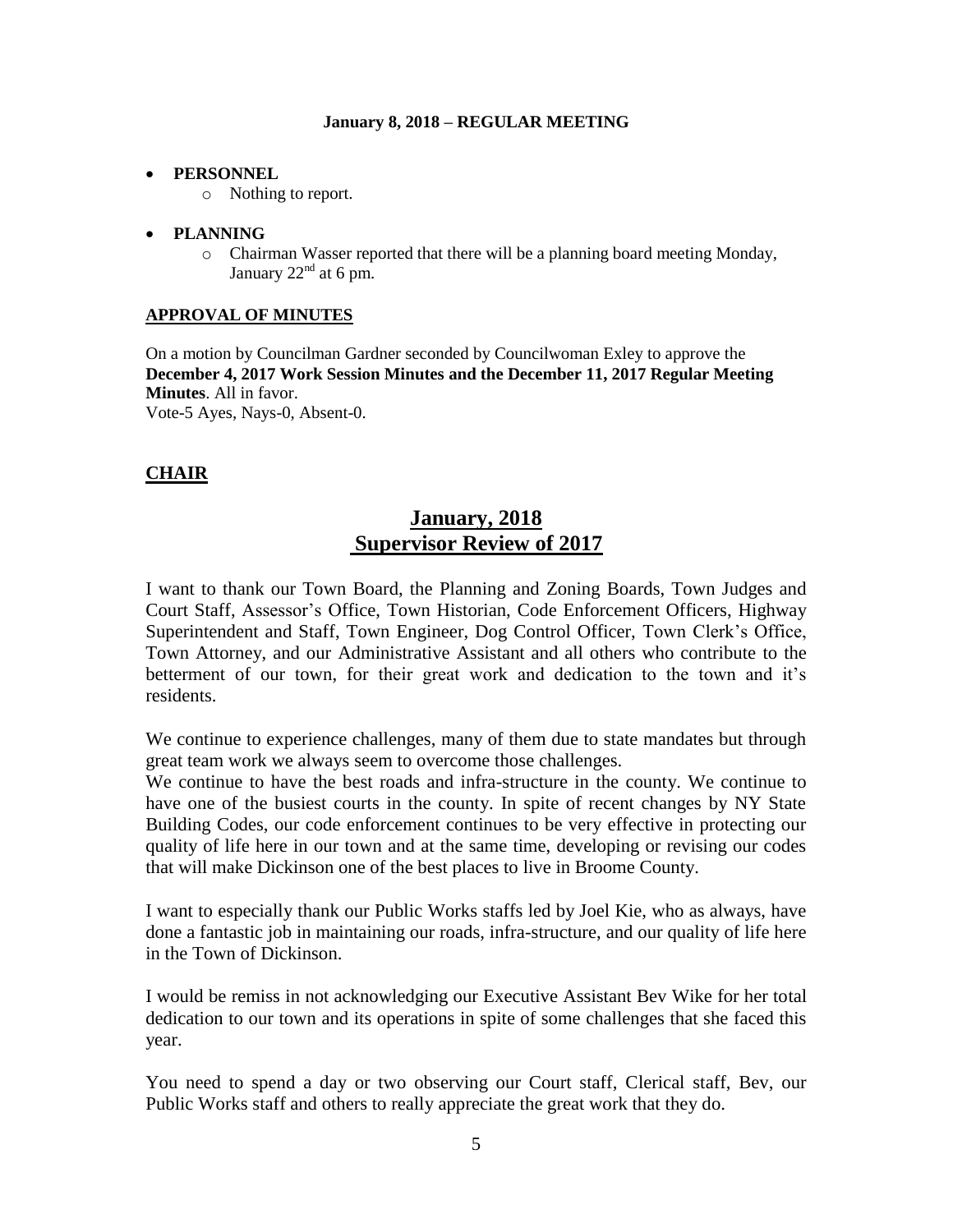## **SUPERVISOR'S 2017 REVIEW CONTINUED:**

In spite of the state imposed tax cap, we have maintained our tax rates at one of the lowest levels in the county while at the same time, preserved our residential services that are very important to those we serve. We continue to work as a team which helps us in the development and preservation of our beautiful town. In regard to the state imposed tax cap; this is a balancing act: do we cut services and neglect our roads, neglect our hard working and dedicated staff, or do we meet the demands and expectations of our constituents? I am fully confident that we have made the right decisions that benefit those we represent.

A little while back we eliminated the garbage district which did not have a negative impact on the residents who live within the district but did have a very positive impact on our ability to remain under the imposed tax caps.

Even though we were not able to agree on a Public Works contract with the Village of Port Dickinson, we continued to work with the Village and offering them assistance in their day to day activities. I will welcome the day when the Village leaders come back to the table to begin renegotiating a contract that will greatly benefit the village residents and not impose a burden on our town residents.

I am extremely pleased with the outcome regarding 231 Bevier St. Team work prevailed in this issue which negatively impacted the surrounding neighborhood. Working with our sheriff's department, our attorney and our code enforcement officers, along with the Land Bank, the condemned house was demolished. There are other properties throughout our town that need to be addressed with the same team work approach and I know that we will prevail.

There is much more work that needs to be done in our town. I am honored to be part of this great organization and I look forward to working with everyone on all town projects. Our town residents expect and deserve quality representation from those they elect to public office and I believe that we continue to fulfill that obligation.

Michael Marinaccio Supervisor, Town of Dickinson

# **PROSPECT TERRACE OATH OF OFFICE**

The annual Prospect Terrace Fire Company Oath of Office is scheduled for Saturday, February 3<sup>rd</sup>. Senator Akshar and Assemblyman Crouch will be attending. Supervisor Marinaccio asked those who plan on attending contact him and he will forward the replies on to Jason Delanoy of the Prospect Terrace Fire Company.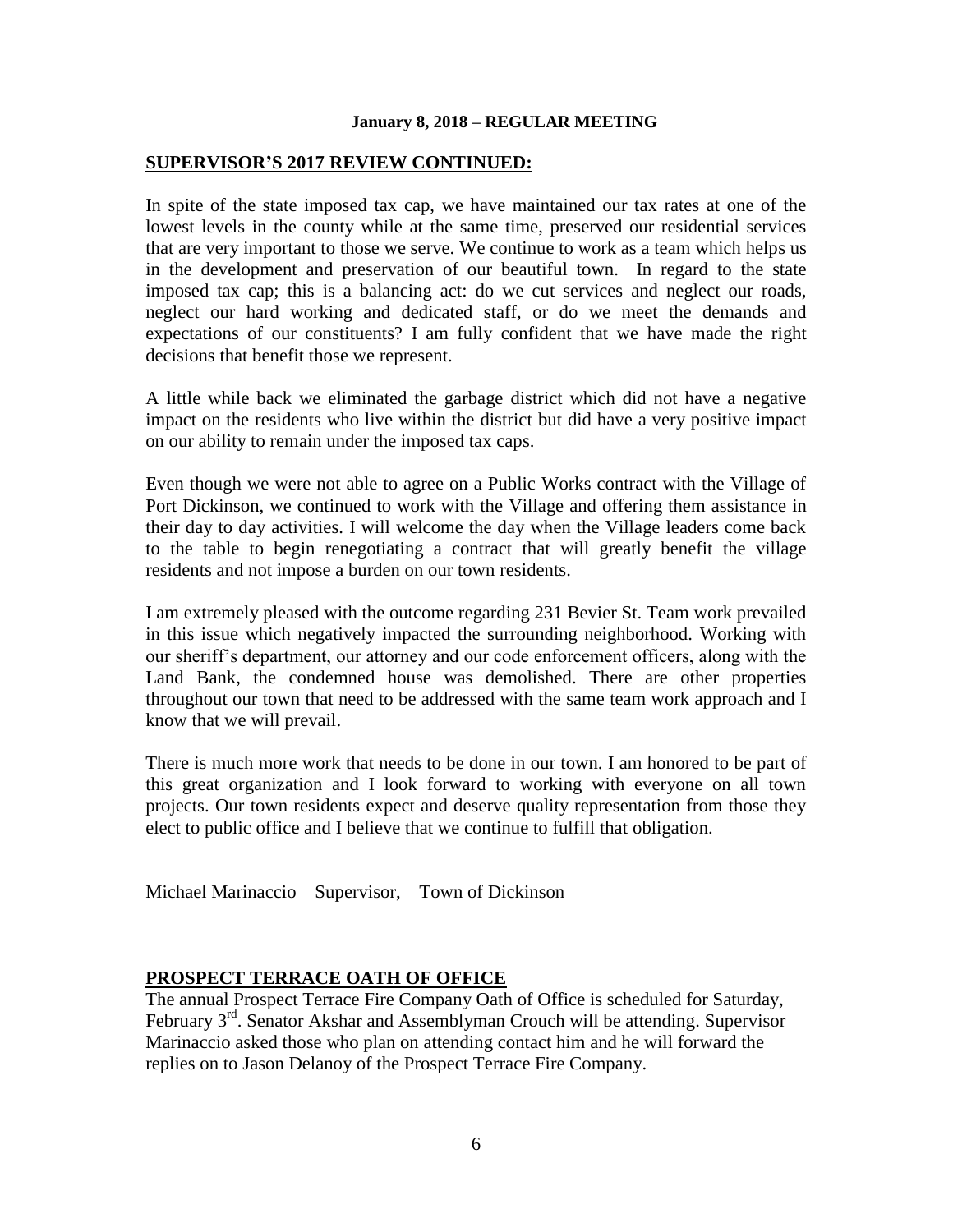## **ATTORNEY**

## **ADOPTION OF THE 2018 ORGANIZATIONAL RESOLUTION**

### **RESOLUTION 2018-2**

The following Resolution was offered by Councilman Morabito, who moved its adoption, seconded by Councilman Burns to wit:

BE IT RESOLVED, by the Town Board of the Town of Dickinson, Broome County, New York as follows:

### **RESOLUTION: ADOPTING THE 2018 ORGANIZATIONAL RESOLUTION**

The question of adoption of the foregoing Resolution was duly put to a vote on roll call which resulted as follows: All in favor. Vote Ayes –5, Nays – 0, Absent-0.

> Supervisor Marinaccio voting Aye Councilman Gardner voting Aye Councilwoman Exley voting Aye Councilman Morabito voting Aye Councilman Burns voting Aye

All in favor. Copy on file.

### **RESOLUTION 2018-3**

The following Resolution was offered by Councilman Gardner, who moved its adoption, seconded by Councilwoman Exley to wit:

BE IT RESOLVED, by the Town Board of the Town of Dickinson, Broome County, New York as follows:

## **RESOLUTION: ADOPTING A CCA LOCAL LAW TO ENTER INTO A COMMUNITY CHOICE AGGREGATION AGREEMENT WITH MEGA AS AGENT FOR THE TOWN.**

The question of adoption of the foregoing Resolution was duly put to a vote on roll call which resulted as follows: All in favor. Vote Ayes –5, Nays – 0, Absent-0.

> Supervisor Marinaccio voting Aye Councilman Gardner voting Aye Councilwoman Exley voting Aye Councilman Morabito voting Aye Councilman Burns voting Aye

All in favor.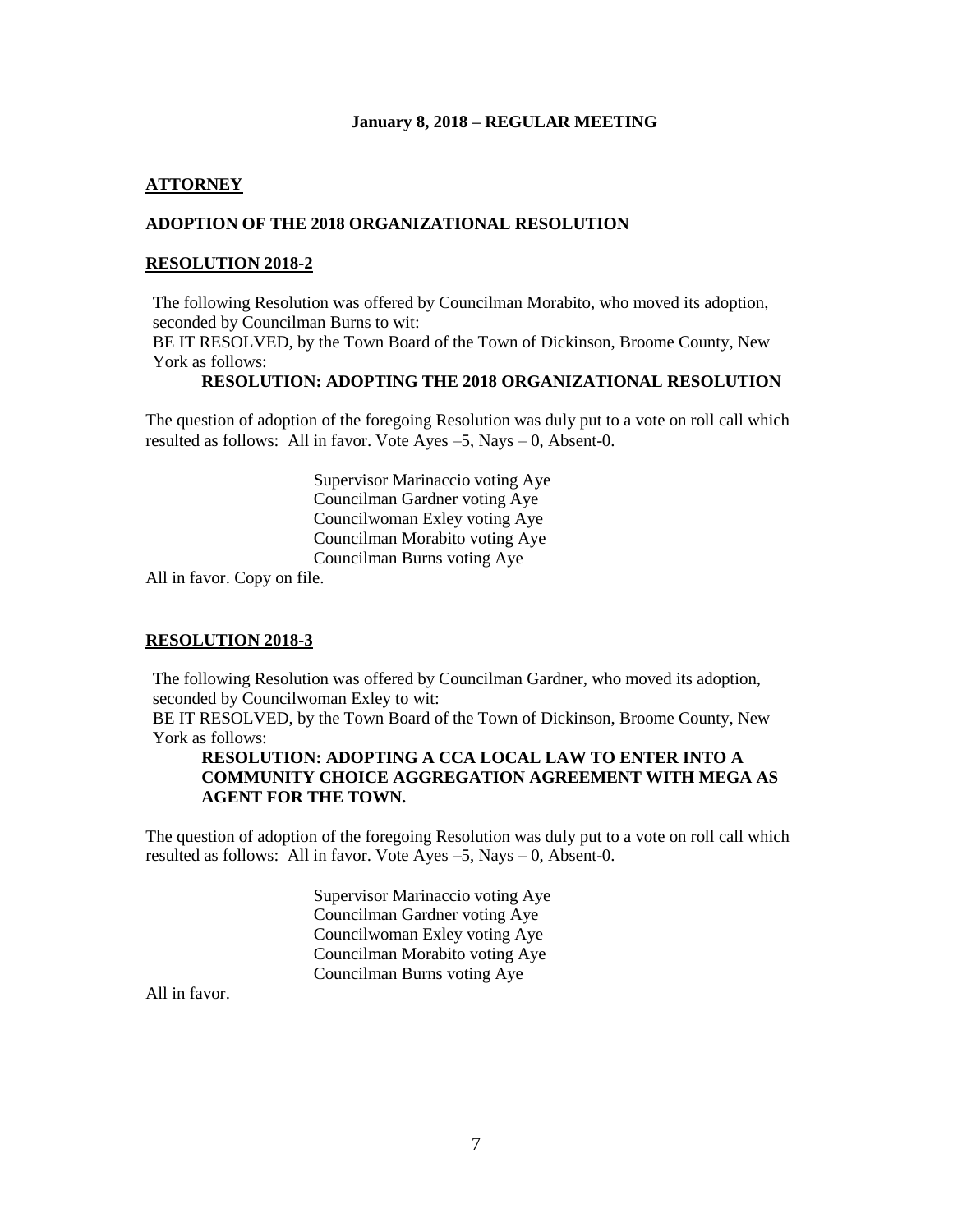## **RESOLUTION 2018-4**

The following Resolution was offered by Councilman Burns, who moved its adoption, seconded by Councilwoman Exley to wit:

BE IT RESOLVED, by the Town Board of the Town of Dickinson, Broome County, New York as follows:

### **RESOLUTION: ADOPTING A WATER SERVICE AGREEMENT WITH THE TOWN OF CHENANGO.**

The question of adoption of the foregoing Resolution was duly put to a vote on roll call which resulted as follows: All in favor. Vote Ayes –5, Nays – 0, Absent-0.

> Supervisor Marinaccio voting Aye Councilman Gardner voting Aye Councilwoman Exley voting Aye Councilman Morabito voting Aye Councilman Burns voting Aye

All in favor.

## **PUBLIC WORKS**

- Public Works Commissioner Kie took the opportunity to thank his crew for their hard work.
- Mr. Kie met with representatives of the **Department of Transportation** regarding adding a bike path to Old Front Street.
- **DOT** is working on a plan to possibly reconfigure the Exit 5/Front Street intersection.
- **DEC** is requiring the Binghamton Brickyard to correct some issues.

## **ZONING**

Chairperson Compton stated a public hearing will be held on January 23rd, 2018 at 7:00 P.M. for the purpose of considering a special permit for the **Microtel** for a variance to exceed the sign height requirement by ten feet. Code Enforcement Rafferty stated that the sign cannot blink or flash.

## **CODE ENFORCEMENT**

Code Enforcement Officer Rafferty reported that he received a partial application for a special permit for **BOCES**. The plans are for a new building on Glenwood Road north and on the opposite side of the **BOCES** complex. The plans are for an administrative building and needs a special permit. Mr. Rafferty stated that for the Square footage of the building it requires 3 loading areas. Mr. Rafferty suggested that they apply for a variance to eliminate the loading space. The plans are for a one story, ten thousand square foot administrative building.